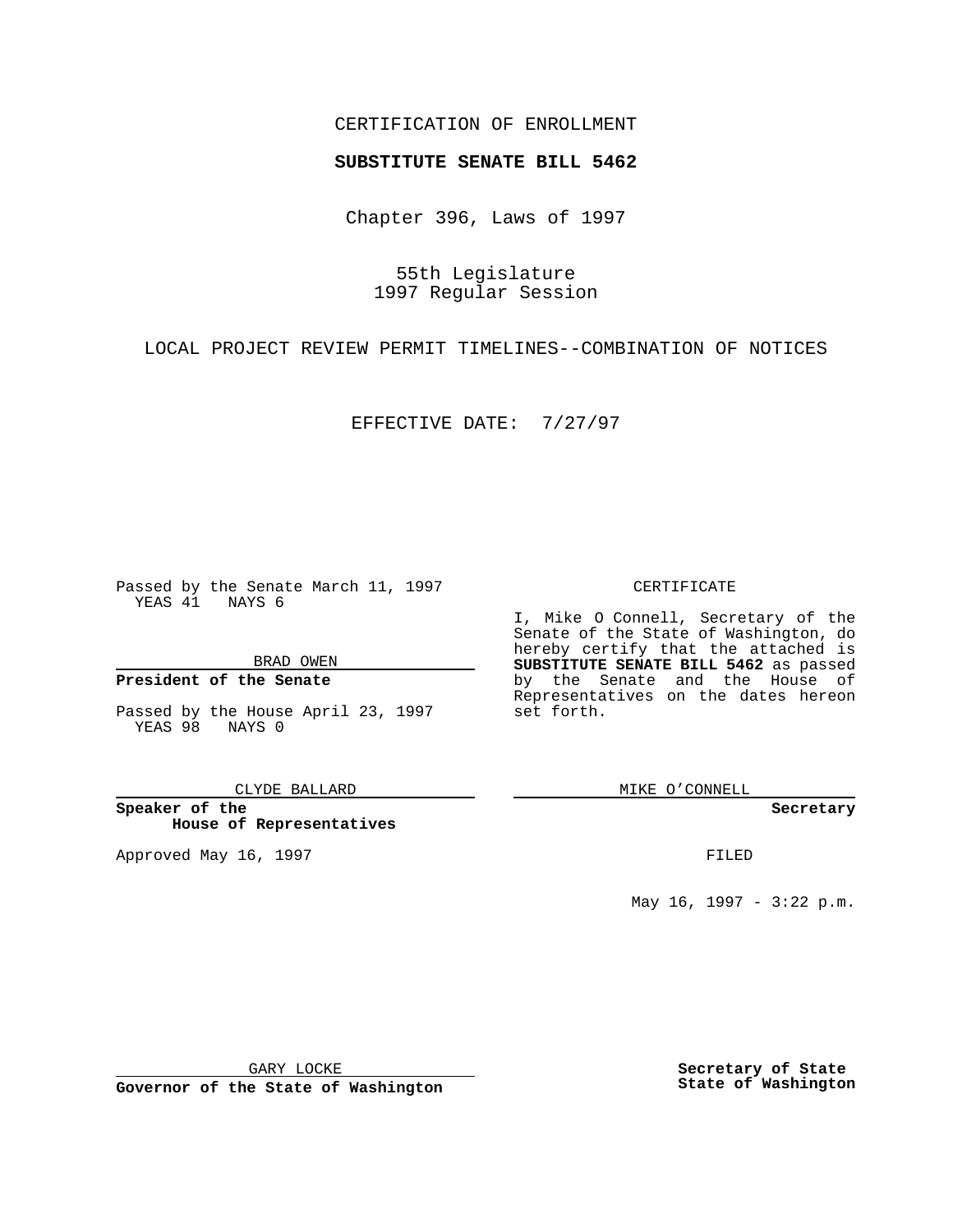## **SUBSTITUTE SENATE BILL 5462** \_\_\_\_\_\_\_\_\_\_\_\_\_\_\_\_\_\_\_\_\_\_\_\_\_\_\_\_\_\_\_\_\_\_\_\_\_\_\_\_\_\_\_\_\_\_\_

\_\_\_\_\_\_\_\_\_\_\_\_\_\_\_\_\_\_\_\_\_\_\_\_\_\_\_\_\_\_\_\_\_\_\_\_\_\_\_\_\_\_\_\_\_\_\_

Passed Legislature - 1997 Regular Session

**State of Washington 55th Legislature 1997 Regular Session**

**By** Senate Committee on Government Operations (originally sponsored by Senators Hale, Anderson, Haugen, Patterson, Goings, McCaslin and Winsley)

Read first time 02/21/97.

1 AN ACT Relating to local government permit timelines; and amending 2 RCW 36.70B.110.

3 BE IT ENACTED BY THE LEGISLATURE OF THE STATE OF WASHINGTON:

4 **Sec. 1.** RCW 36.70B.110 and 1995 c 347 s 415 are each amended to 5 read as follows:

6 (1) Not later than April 1, 1996, a local government planning under 7 RCW 36.70A.040 shall provide a notice of application to the public and 8 the departments and agencies with jurisdiction as provided in this 9 section. If a local government has made a threshold determination ((of 10 significance)) under chapter 43.21C RCW concurrently with the notice of 11 application, the notice of application ((shall)) may be combined with 12 the threshold determination ((of significance)) and the scoping notice 13 for a determination of significance. Nothing in this section prevents 14 a determination of significance and scoping notice from being issued 15 prior to the notice of application.

 (2) The notice of application shall be provided within fourteen days after the determination of completeness as provided in RCW 36.70B.070 and include the following in whatever sequence or format the local government deems appropriate: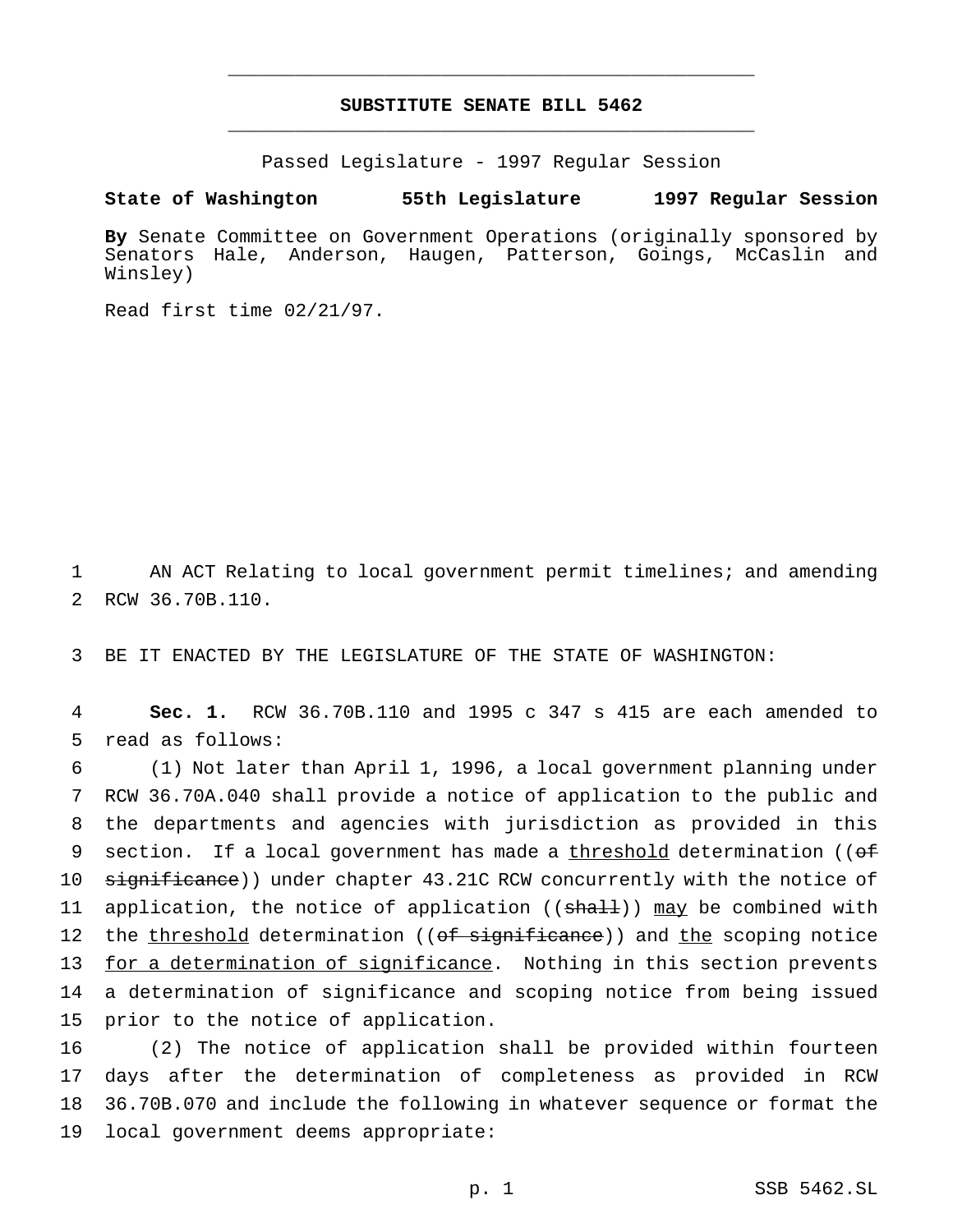(a) The date of application, the date of the notice of completion for the application, and the date of the notice of application;

 (b) A description of the proposed project action and a list of the project permits included in the application and, if applicable, a list of any studies requested under RCW 36.70B.070 or 36.70B.090;

 (c) The identification of other permits not included in the application to the extent known by the local government;

 (d) The identification of existing environmental documents that evaluate the proposed project, and, if not otherwise stated on the document providing the notice of application, such as a city land use bulletin, the location where the application and any studies can be reviewed;

 (e) A statement of the public comment period, which shall be not less than fourteen nor more than thirty days following the date of notice of application, and statements of the right of any person to comment on the application, receive notice of and participate in any hearings, request a copy of the decision once made, and any appeal rights. A local government may accept public comments at any time prior to the closing of the record of an open record predecision hearing, if any, or, if no open record predecision hearing is provided, prior to the decision on the project permit;

 (f) The date, time, place, and type of hearing, if applicable and 23 scheduled at the date of notice of the application;

 (g) A statement of the preliminary determination, if one has been made at the time of notice, of those development regulations that will be used for project mitigation and of consistency as provided in RCW 36.70B.040; and

 (h) Any other information determined appropriate by the local government.

 (3) If an open record predecision hearing is required for the requested project permits, the notice of application shall be provided at least fifteen days prior to the open record hearing.

 (4) A local government shall use reasonable methods to give the notice of application to the public and agencies with jurisdiction and may use its existing notice procedures. A local government may use different types of notice for different categories of project permits or types of project actions. If a local government by resolution or ordinance does not specify its method of public notice, the local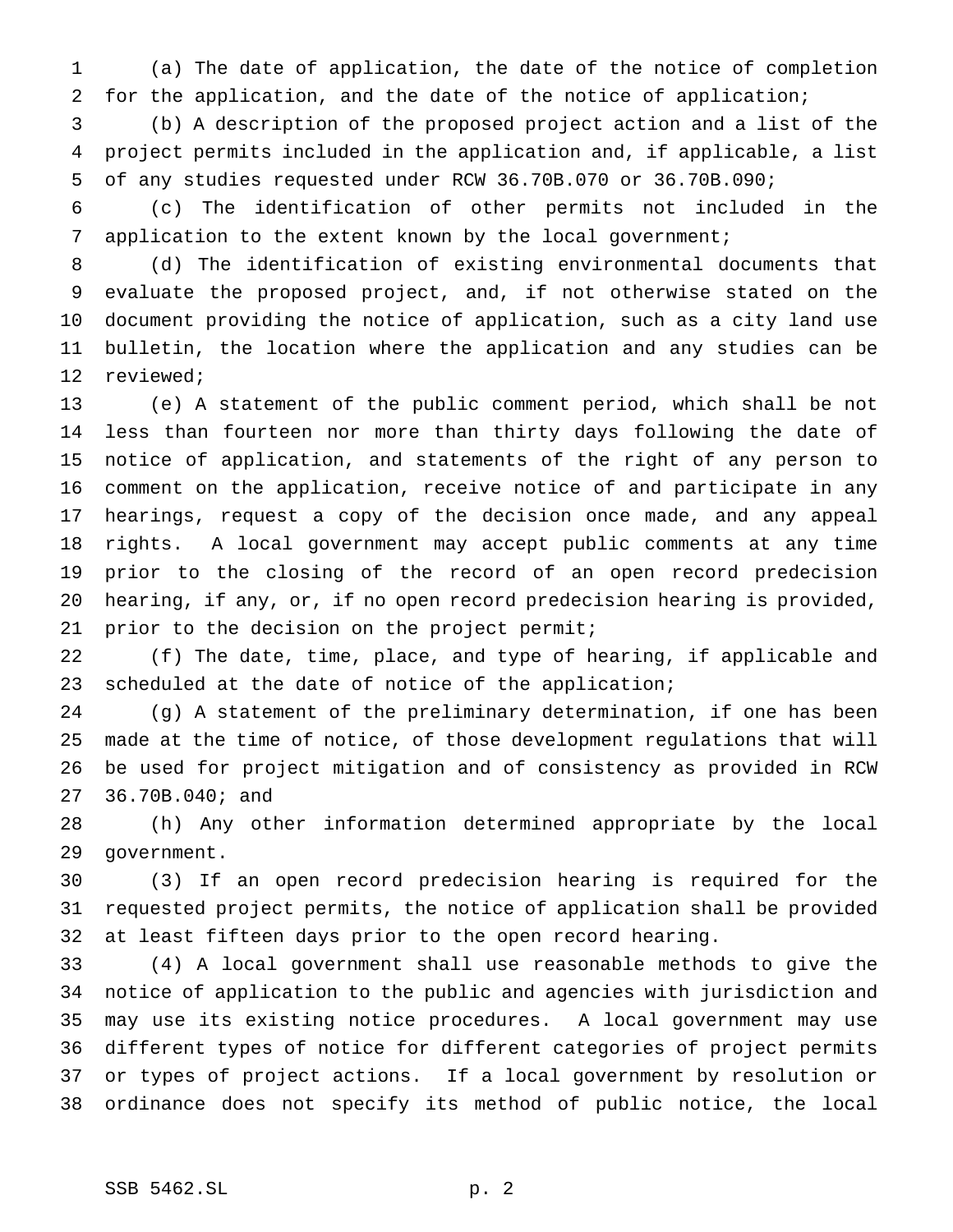government shall use the methods provided for in (a) and (b) of this subsection. Examples of reasonable methods to inform the public are:

(a) Posting the property for site-specific proposals;

 (b) Publishing notice, including at least the project location, description, type of permit(s) required, comment period dates, and location where the complete application may be reviewed, in the newspaper of general circulation in the general area where the proposal is located or in a local land use newsletter published by the local government;

 (c) Notifying public or private groups with known interest in a certain proposal or in the type of proposal being considered;

12 (d) Notifying the news media;

 (e) Placing notices in appropriate regional or neighborhood newspapers or trade journals;

 (f) Publishing notice in agency newsletters or sending notice to agency mailing lists, either general lists or lists for specific 17 proposals or subject areas; and

(g) Mailing to neighboring property owners.

 (5) A notice of application shall not be required for project permits that are categorically exempt under chapter 43.21C RCW, unless a public comment period or an open record predecision hearing is required.

 (6) A local government shall integrate the permit procedures in this section with environmental review under chapter 43.21C RCW as follows:

26 (a) Except for a threshold determination ((of significance)), the 27 local government may not issue ((its threshold determination, or 28 issue)) a decision or a recommendation on a project permit until the expiration of the public comment period on the notice of application.

 (b) If an open record predecision hearing is required and the local government's threshold determination requires public notice under chapter 43.21C RCW, the local government shall issue its threshold determination at least fifteen days prior to the open record predecision hearing.

(c) Comments shall be as specific as possible.

 (7) A local government may combine any hearing on a project permit with any hearing that may be held by another local, state, regional, federal, or other agency provided that the hearing is held within the geographic boundary of the local government. Hearings shall be